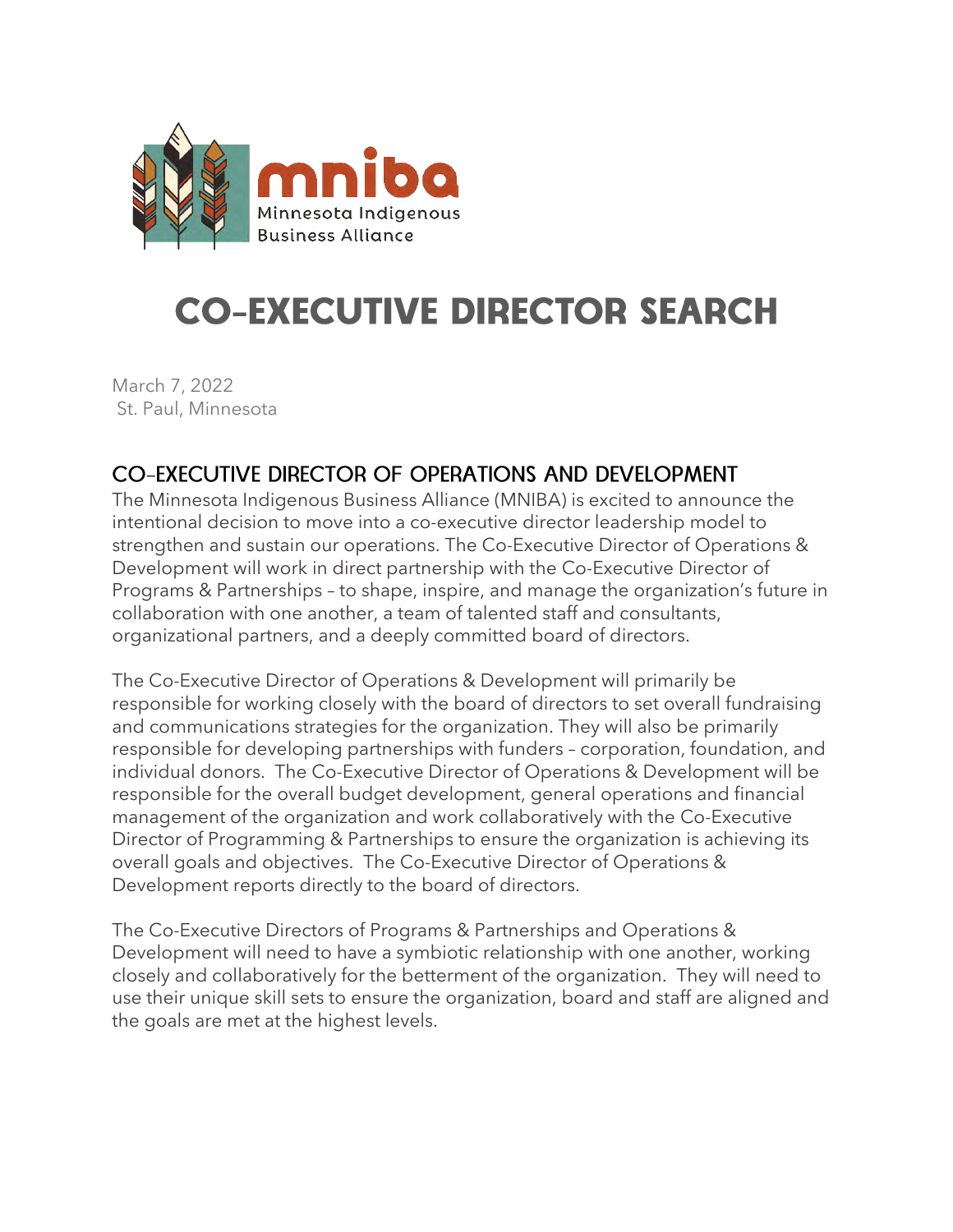# **KEY ROLES & RESPONSIBILITIES**

## **Fundraising and Community Relations**

- Understand both the power and limitations of grantmaking as a tool, particularly within the context and nuance of funding in Native country.
- Produce an evolving overview of the local and regional landscapes, drawing on research MNIBA has already done and expanding opportunities and issues we need to learn more about.
- Communicate regularly with MNIBA Co-Executive Director, staff, consultants, and board of directors, keeping in mind a healthy continuity of relationships and knowledge flow.
- Develop overall fundraising strategy in collaboration with Co-Executive Director that is aligned with programming and policy goals to ensure both long-term and short-term impacts are achieved.
- Build and cultivate new, and steward existing relationships with donors, funding partners, sponsors, and organizational partners, building trust, communicating regularly, and collaborating to move MNIBA's objectives forward.
- Engage the board in joyful fundraising activities.

#### **Communications**

- Review audit of current communications efforts including branding, messaging, target audiences, and platforms and update plan.
- Align the organization's communication strategy with the organization's theory of change.
- Devise a plan to prioritize and delegate communications strategy and implementation to key staff and/or consultants.
- Establish feedback loops to analyze the effectiveness of communications strategies and tactics.
- Direct supervision of communications staff and/or consultants.

## **Operations and Fiscal Management**

- Develop an annual budget in partnership with Co-Executive Director, staff, and the board.
- Oversee the financial performance of MNIBA with the Co-Executive Director and board.
- Ensure compliance with all applicable federal, state, and local regulations.
- Maintain overall operations, human resources, and financial health of MNIBA with Co-Executive Director, staff, and Board
- Experience with QuickBooks and working with a bookkeeper to review necessary financial information for taxes, reports, and audits.

#### **Relationships and Community Building**

• Have excellent relationship building skills, curiosity, and humble learning posture.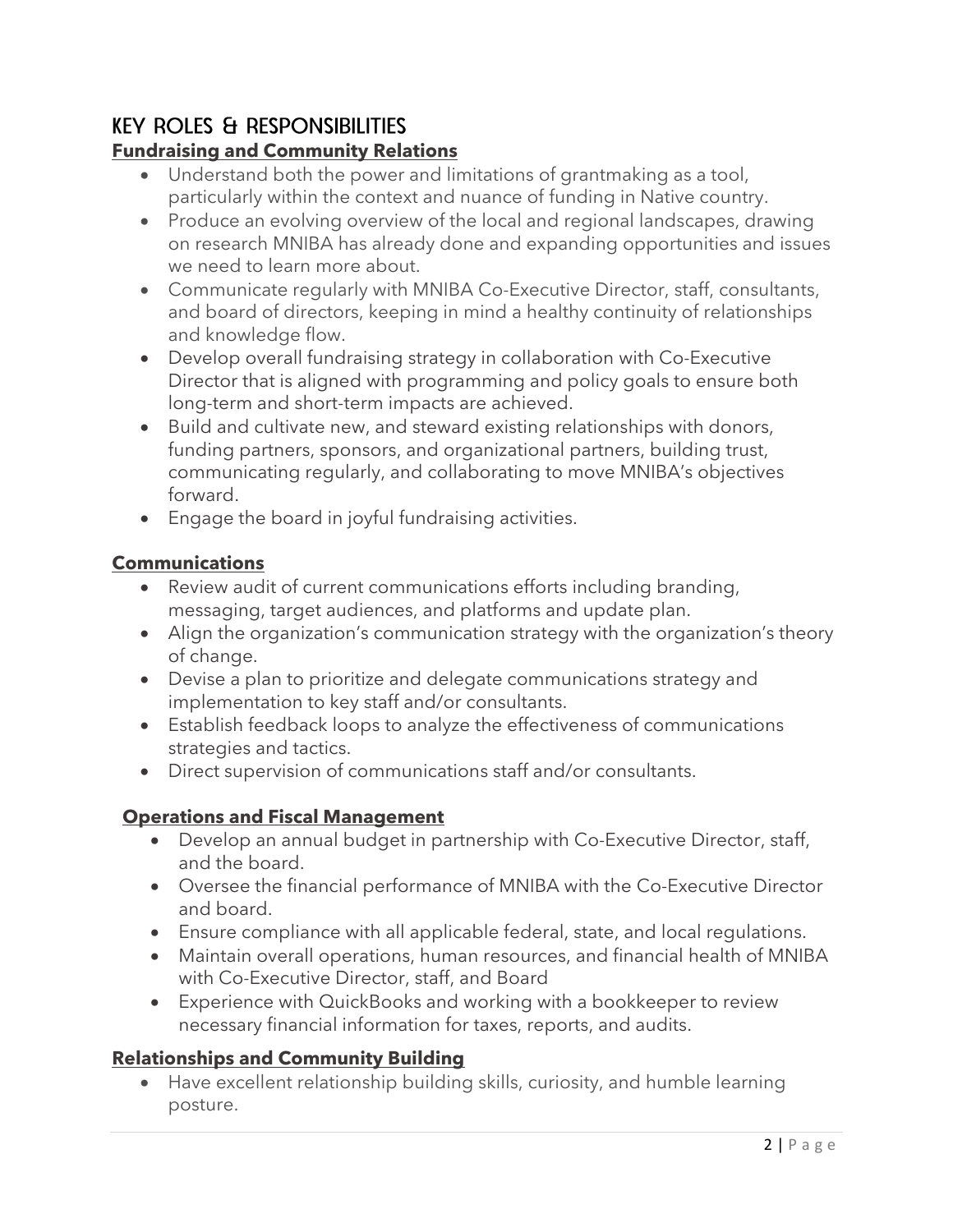- The ability to cultivate and maintain relationships with community and movement leaders, philanthropic leaders, tribal leaders and MNIBA organizational partners, and facilitate those interconnections.
- Possess strong consensus building skills with diverse and not always aligned participants.
- Have deep knowledge of organizing at the community level.

# **SKILLS & QUALIFICATIONS**

Expertise in relationship building, grassroots organizing, and power mapping to strengthen MNIBA's work in trade and commerce, and building restorative and values-based economies, investment, and practices that create a pathway for community prosperity. A deep understanding of trends and barriers to funding and growing Native ecosystems holistically. We are seeking an individual with experience working with Native entrepreneurs living within the eleven distinct Native communities and surrounding areas as well as a pulse on developing Native small business movement efforts nationally.

The Co-Executive Director of Operations & Development must have substantive connections, a deep network, and a proven track record of acting in a productive entrepreneurial movement building role in Mni Sota or the broader region. They also must have the ability and willingness to explore landscapes beyond their preexisting networks. First-hand knowledge of equitable development and approaching the work with a racial and social justice lens.

#### **Experience**

A minimum of seven years of experience, preferably in the nonprofit sector, with a demonstrable success as a steward of responsible fundraising and organizationbuilding.

#### **Leadership and Management**

Demonstrable understanding of a collaborative and transparent model for leading and managing and working with people at all levels; creative use of limited financial resources and familiarity with human resources; strong interpersonal skills that motivate and lead staff, volunteers, organizational partners, the funder base, and board. Able to motivate and inspire.

#### **Finance**

Executive experience in the nonprofit sector with Quick Books, budgeting processes, rigorous review, developing and implementing goals for a \$500,000+ operating budget and effectively executing against them. Experience with 501(c)3 and compliance.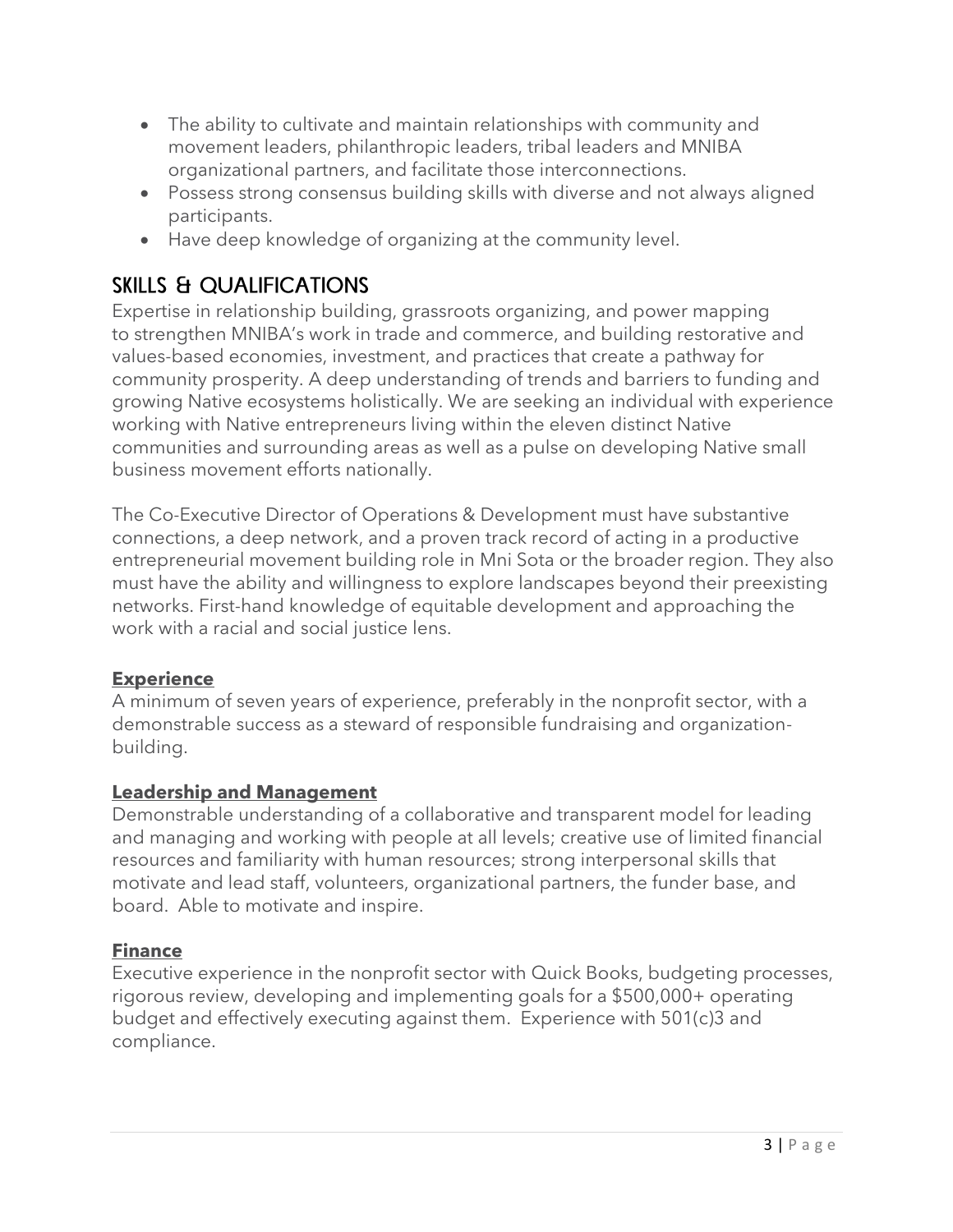#### **Fundraising**

Excellent relationship builder, connector, and networker who can catalyze participation and investment from a wide range of funding partners ranging from individual donors, foundations, corporations, sponsors. A solid track record in developing and executing strategies for annual fundraising campaigns as well as grant writing experience with a record for actively soliciting funds and inspiring donors to contribute.

#### **Strategic Prioritizing and Planning**

Organization and management skills for the details of the day-to-day operation of the business as well as strategic thinking about the organization; clear thinking for prioritizing and leading staff to fruition. Be a strategic thinker with a track record of thoughtful strategy and ecosystem mapping.

#### **Communications**

Demonstrable ability in managing complex organizational and communications priorities. Strong written and oral communication skills, ability to speak eloquently one-on-one or in front of large audiences, communicating effectively with diverse communities. History of creating and implementing communication plans that increase awareness of and engagement with MNIBA.

#### **Passion and Commitment**

Passion, energy, and vision for MNIBA's mission and values, and a profound belief in the ability of MNIBA to make a positive difference in the lives of Native entrepreneurs.

#### **Collaboration**

Highly collaborative, with a willingness and ability to adapt, pivot, and be flexible, and recognize when compromise is necessary for the betterment of the organization.

#### **Education**

A bachelor's degree or higher in a related field is ideal. Life experiences and proven track record in lieu of formal education will be considered.

## **COMPENSATION**

\$60,000 - \$70,000 DOE annually

15 days paid time off, 7 floating holidays, 1 week office closure, flexible work environment with opportunities for professional development.

## **HOURS**

32 hours, Full Time - Exempt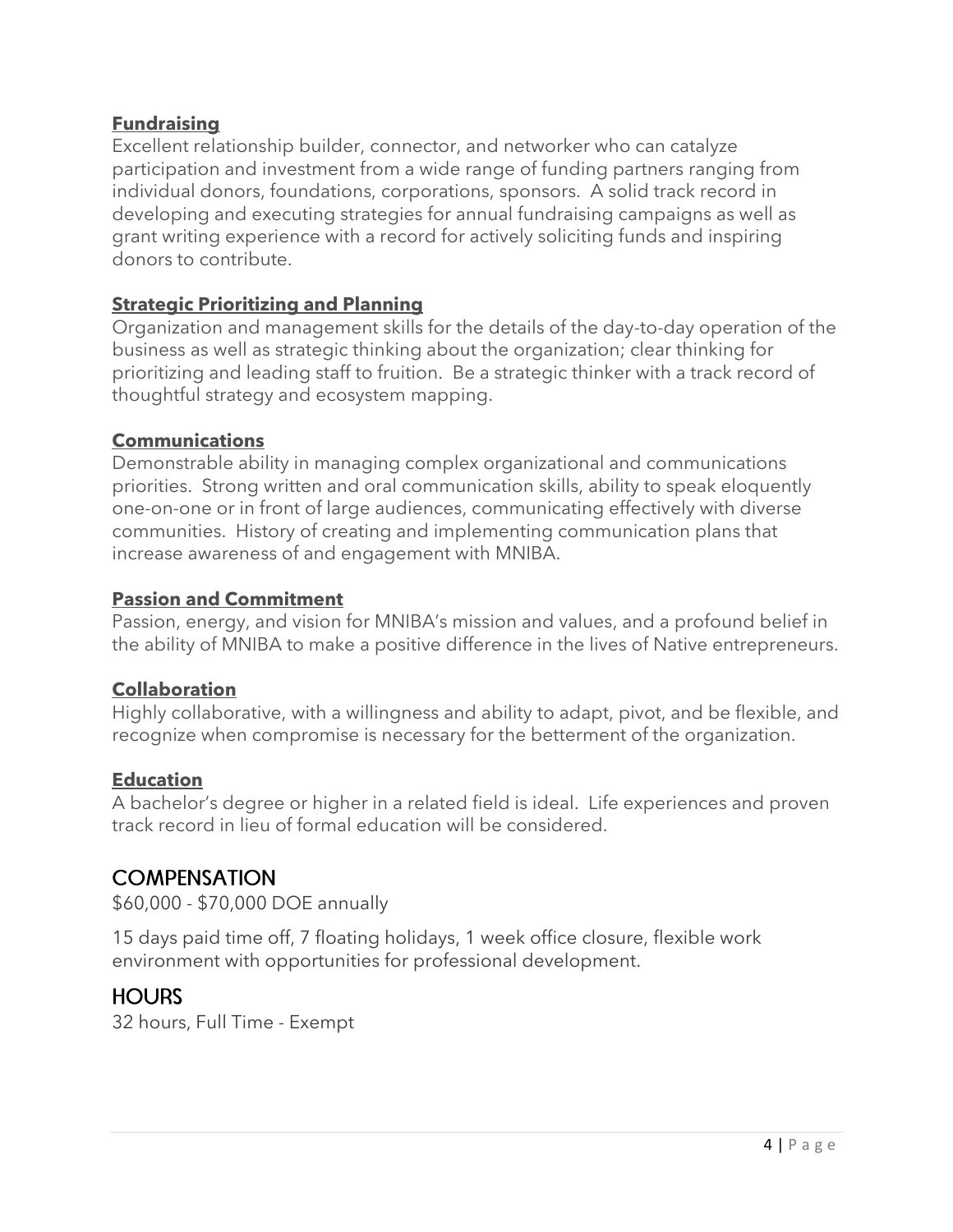## **IOCATION**

Due to the pandemic and nature of the work, this position will be a hybrid model with remote option and MNIBA's eventual transition to a co-working office space in the metro area. This does not require relocation, but when we are back into a face-toface model, it will require travel to the metro for monthly meetings.

## **HOW TO APPLY**

This position will remain open until filled.

All applications must be received via email, in PDF format (cover letter and resume combined into one document) and emailed to: info@mniba.org

*This job description does not constitute a written or implied contract for employment. MNIBA reserves the right to revise or change job duties and responsibilities as the need arises. MNIBA is an equal opportunity employer that is committed to diversity and inclusion in the workplace.* 

## **CO-EXECUTIVE DIRECTOR RESPONSIBILITIES**

The Co-Executive Directors will both be responsible for:

#### **ORGANIZATION HEALTH**

- Exhibiting a passion for and dedication to the advancement of MNIBA's mission and the constituents it exists to serve.
- Fostering shared leadership, inclusive and positive relationships between the board, staff, consultants, organizational partners and stakeholders, and donors.
- Thinking systematically to identify and address changes and trends in community.
- Ensuring MNIBA has the human, financial, and operational resources to fulfill its mission.
- Championing a commitment to advancing a Native Narrative designed by Natives, social justice, and equitable access to resources, services and finances needed to grow a thriving entrepreneurial ecosystem, while ensuring a respectful and inclusive workplace.

## **TEAM LEADERSHIP & DEVELOPMENT**

- Cultivating a climate that invites and inspires top quality staff and volunteers by providing a platform and support for them to show up and speak out, be a good relative in their community, and authentically lead in our communities.
- Modeling and ensuring an inclusive, welcoming, and inspiring organizational culture aligned with MNIBA's values.
- Providing mentoring, professional development for the next generation of leaders and visionaries.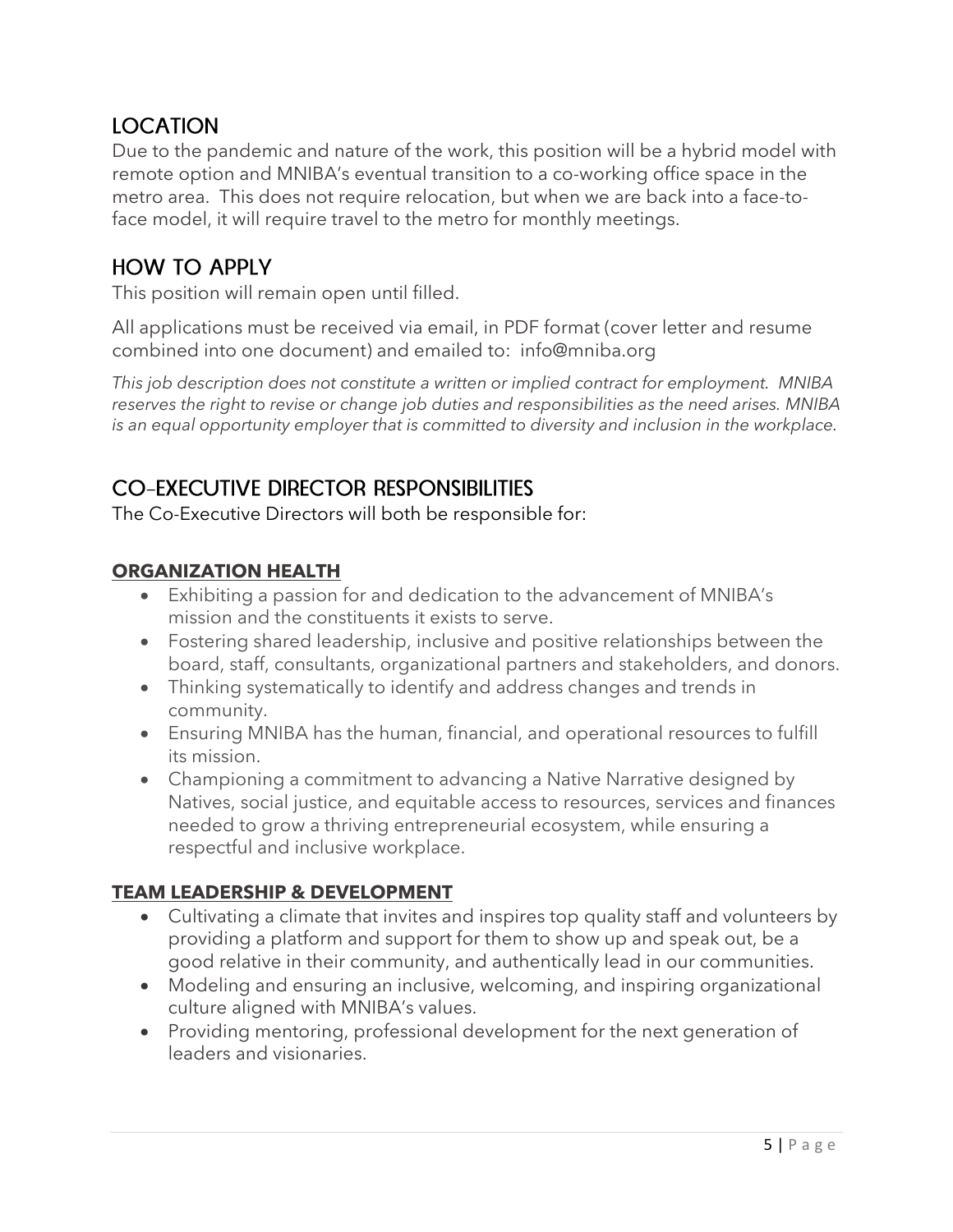• Ensuring there is a sound organizational structure aligned with MNIBA's priorities of decolonization, rematriation, sharing, cooperation, collaboration, respect, relationships, and reciprocity.

#### **BOARD OF DIRECTORS**

- Cultivating a board of directors that reflects the diversity of our communities and experiences.
- Managing the board of directors to ensure they are meaningfully engaging on overall programming and policy strategy, organizational health, and fundraising.
- Serving as conduits between the board, staff, consultants, volunteers, and organizational stakeholders.
- Supporting a board structure and providing board members with information, counsel, and tools needed to govern and support the organization.
- Work with the board to develop an annual operational budget, fundraising and programmatic priorities that are aligned with the strategic plan and overarching goals and objectives.

*In addition to the above shared responsibilities, each Co-Executive Director will have a set of responsibilities, shared responsibilities, and areas of required cross-training, neither of which represent an exhaustive list, but are reflective of the overall work.*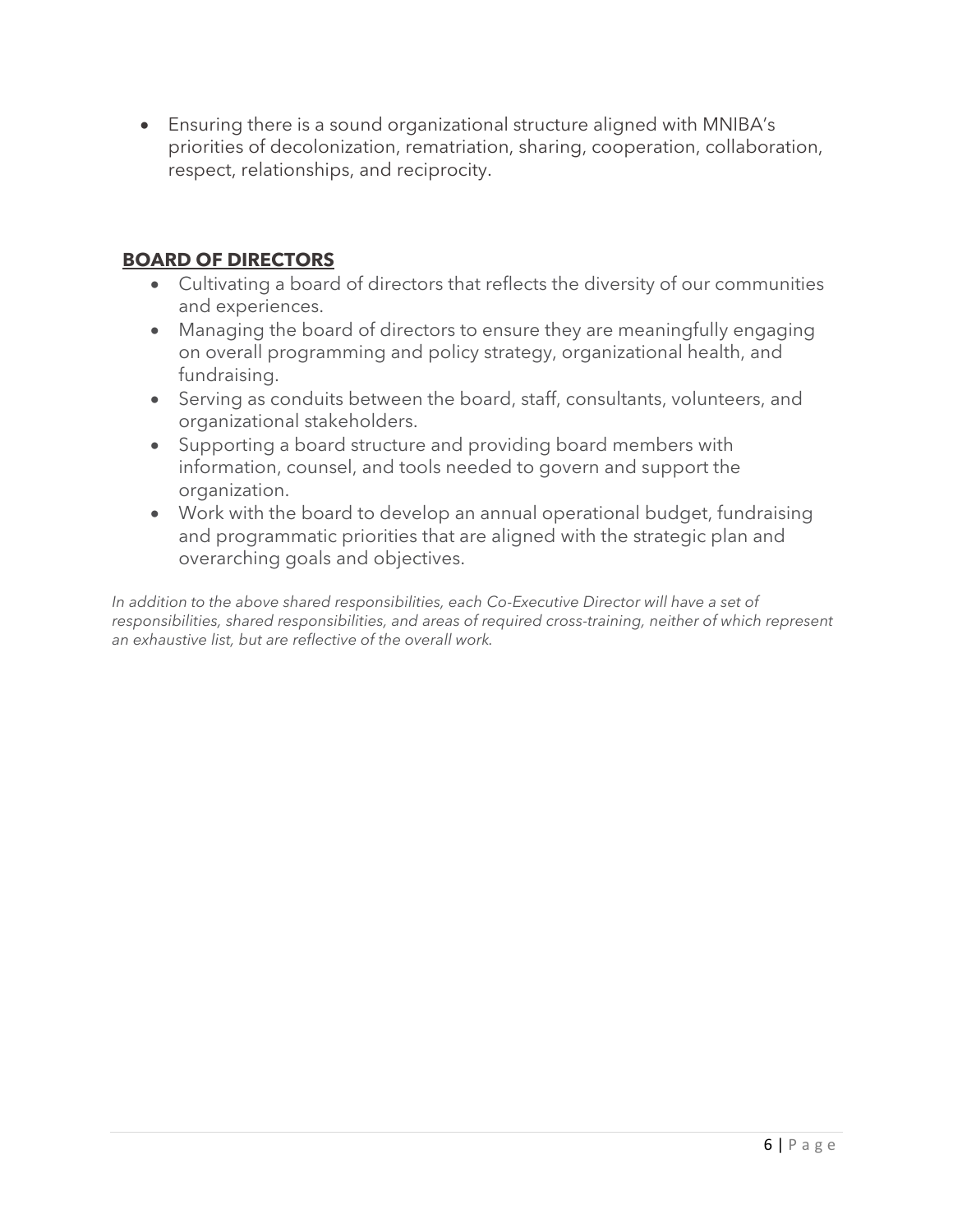| <b>Operations &amp;</b><br><b>Development</b>                                                                                                                                                                   | <b>Shared</b>                                                                                                                                                                                                                                                                                                                 | <b>Programming &amp;</b><br><b>Partnerships</b>                                                                                                                                                                                                                                       |
|-----------------------------------------------------------------------------------------------------------------------------------------------------------------------------------------------------------------|-------------------------------------------------------------------------------------------------------------------------------------------------------------------------------------------------------------------------------------------------------------------------------------------------------------------------------|---------------------------------------------------------------------------------------------------------------------------------------------------------------------------------------------------------------------------------------------------------------------------------------|
| Fiscal responsibilities<br>(A/R, A/P, payroll, billing)<br>Donor and funder<br>relationships, cultivation<br>& development<br>Supervises<br>administrative<br>staff/contractors<br>Purchasing<br>administrative | <b>Human Resources</b><br>Grant Writing,<br>Management & Reporting<br>Board relationship &<br>Board development<br>Budget development &<br>monitoring<br>Staff development &<br>training<br>New funding<br>opportunities<br>Organizational evaluation<br>& program outcomes<br>(Impact Report)<br>Annual Purchasing<br>Review | Advancement of new &<br>current initiatives<br>(Cooperative development,<br>Buy Native, Education &<br>Outreach, Events, Native<br>arts, etc.)<br>Public relations &<br>cultivating organizational<br>relationships<br>Supervises program<br>staff/contractors<br>Purchasing programs |

# **CO-EXECUTIVE DIRECTOR SNAPSHOT**

Individual & Shared Responsibilities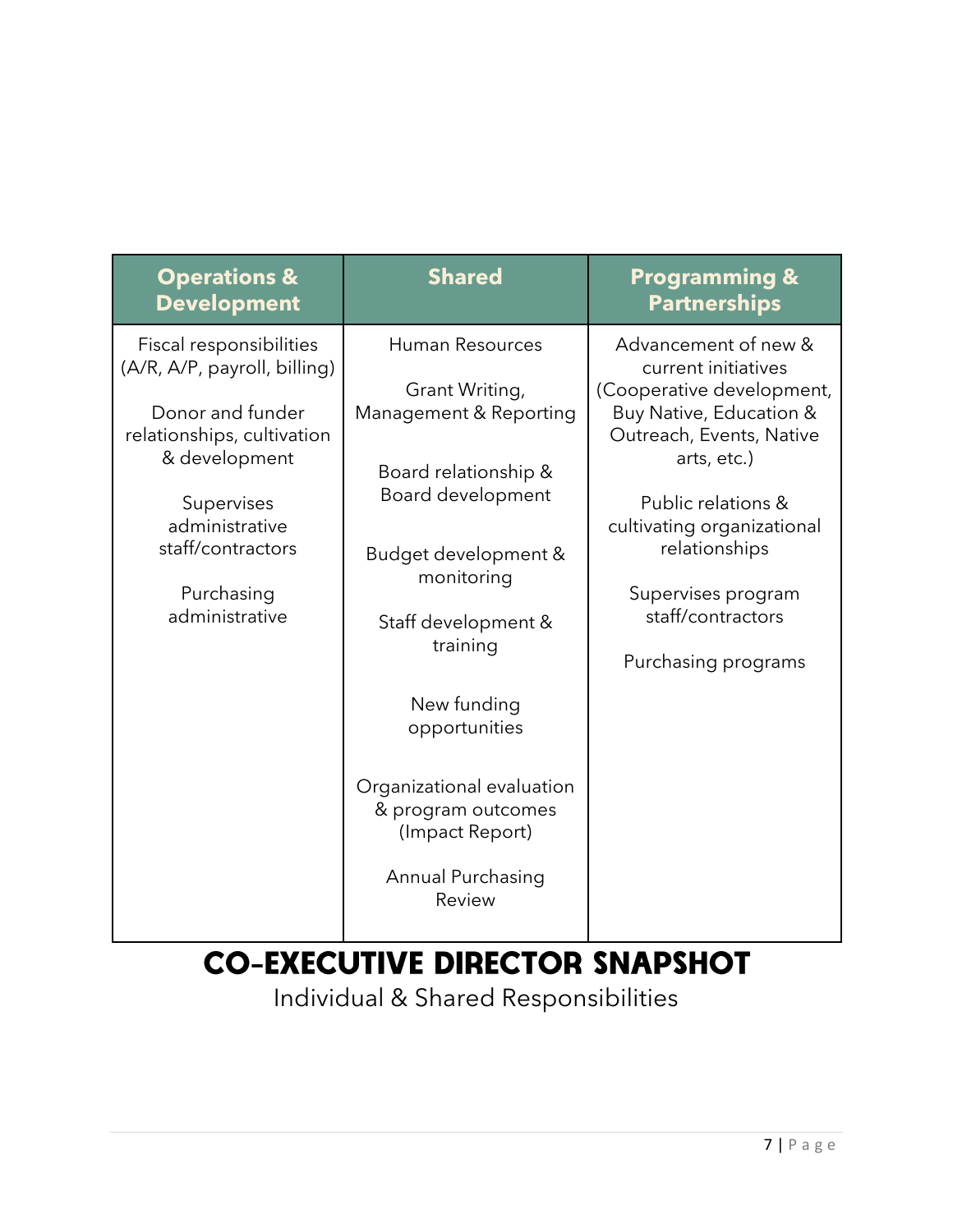# **MNIBA'S CHALLENGES AND OPPORTUNTIES**

MNIBA is celebrating its  $14<sup>th</sup>$  year of existence and is excited to bring new leadership to take the organization into the next decade and beyond, building on our past successes and ensuring more community designed services and resources into the future.

MNIBA's 2022 budget will be larger than in the past as we are holding time and space for these leaders to take the organization on a renewed direction. We are grateful for the support of our current funders and donors who have supported our work, and we are excited to see what the future holds with these new leaders as our staff and consultants build what is to come.

#### **LONG-TERM SUSTAINABILITY**

One of the greatest challenges facing the nonprofit sector is developing sustainable funding models and revenue streams. While MNIBA was recently granted a significant and unrestricted award as one of the region's leaders doing important work in the arts, culture, and community organizing fields. This amazing award will support core programming, MNIBA needs to increase the budget and funding streams. Stewarding of current donors and creating relationships that bring in new resources, coupled with creativity, entrepreneurial spirit, and calculated risk-taking, will all be required by the Co-Executive Directors to realize the potential of MNIBA and ensure it has the ongoing resources to thrive and improve its leadership role in Native trade and exchange.

#### **COMMUNITY PARTNERSHIPS**

MNIBA is part of several key coalitions and alliances. We will continue to take a leadership role in convening important conversations, inviting the community to the table, and the people we serve to listen and learn how to better represent them.

The Co-Executive Directors will understand how to best approach these opportunities to strengthen the role of MNIBA and provide a platform for Native entrepreneurs to have the voice they deserve.

## **STRATEGIC PLANNING & IMPLEMENTATION**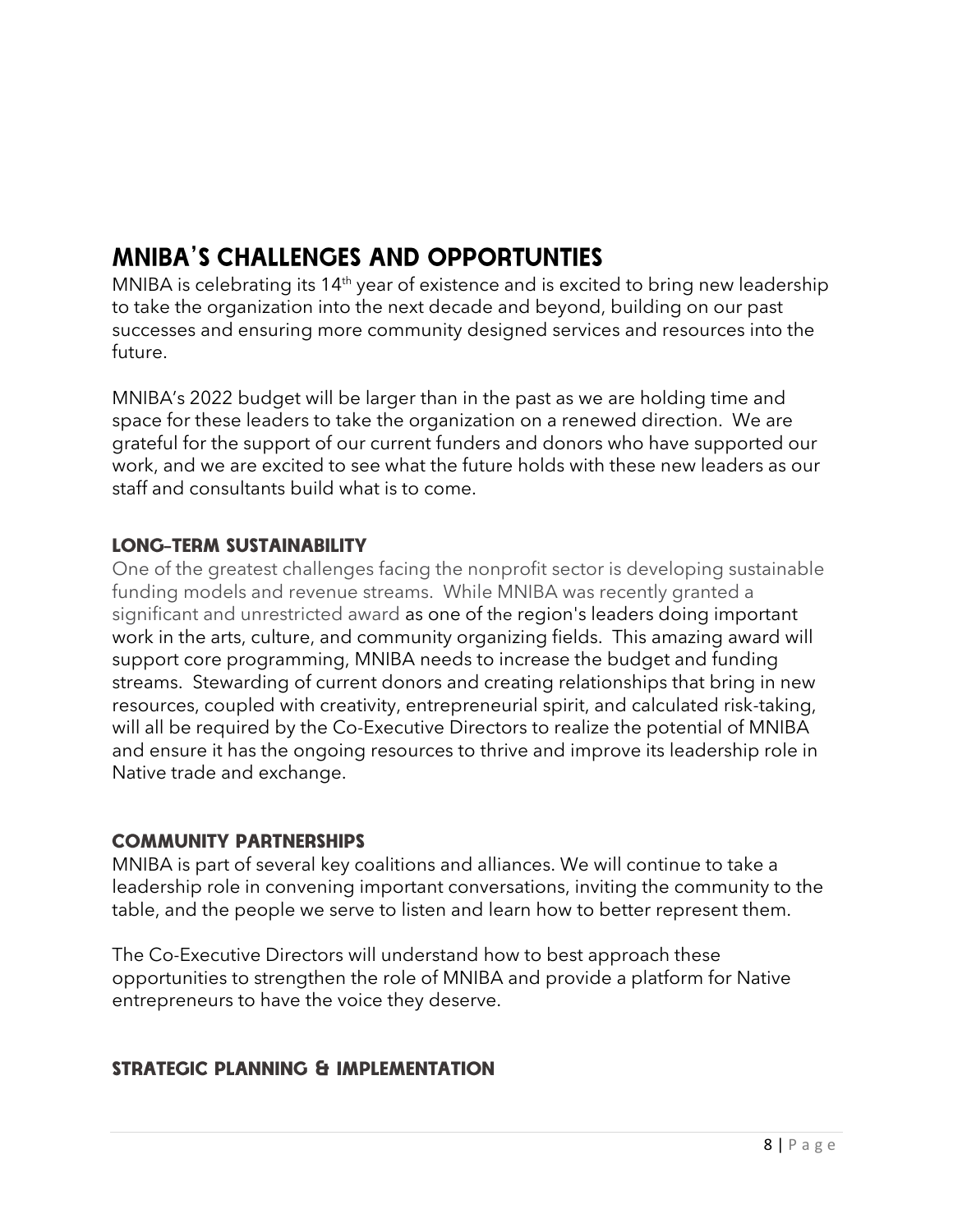MNIBA's board of directors are developing a strategic plan that has as its catalyst, goals the organization hopes to achieve. They are crafting a set of long-term vision statements to guide MNIBA in its process. This vision will provide a solid framework from which the Co-Executive Directors will set the strategic direction of MNIBA and bring their collective visions to life. They will ensure MNIBA grows its statewide partnerships, expand programmatic capacity, and ensure the staff and budget grow exponentially to achieve its goals and impacts.

# **ABOUT THE MINNESOTA INDIGENOUS BUSINESS ALLIANCE (MNIBA)**

Founded in 2008, the Minnesota Indigenous Business Alliance (MNIBA) was formed in response to the limited Native entrepreneurial and small business growth and development occurring throughout the state.

Alliance partners learned that through collaboration and by mobilizing resources outside their immediate control, they achieve their missions far more efficiently, effectively, and sustainably than they could have by working alone.

MNIBA's partners see the value of shifting focus on their mission, not their organization or interest; on trust, not control; and on being a node, not a hub which has resulted in building and strengthening capacity outside of their individual efforts.

MNIBA is a registered 501c3 nonprofit.

## **MISSION**

**A**lign Partners **Connect Native Entrepreneurs to Resources T**ransform Native Economies

## **VALUES**

*Community*: building trust and long-term relationships. *Creativity:* pushing beyond the obvious to promote change. **Shared Leadership:** representative of the communities we serve, fostering cooperation, collaboration, and respectful inquiry. *Restorative Growth:* working to build healthy and equitable native economies that work for all.

## **PROGRAMS**

- Buy Native statewide campaign
- Entrepreneurial business, marketing, and financial training
- Outreach and advocacy
- Annual trading events
- Cooperative development training
- Lunch and Learn a native trade & exchange pop-up
- Native business directory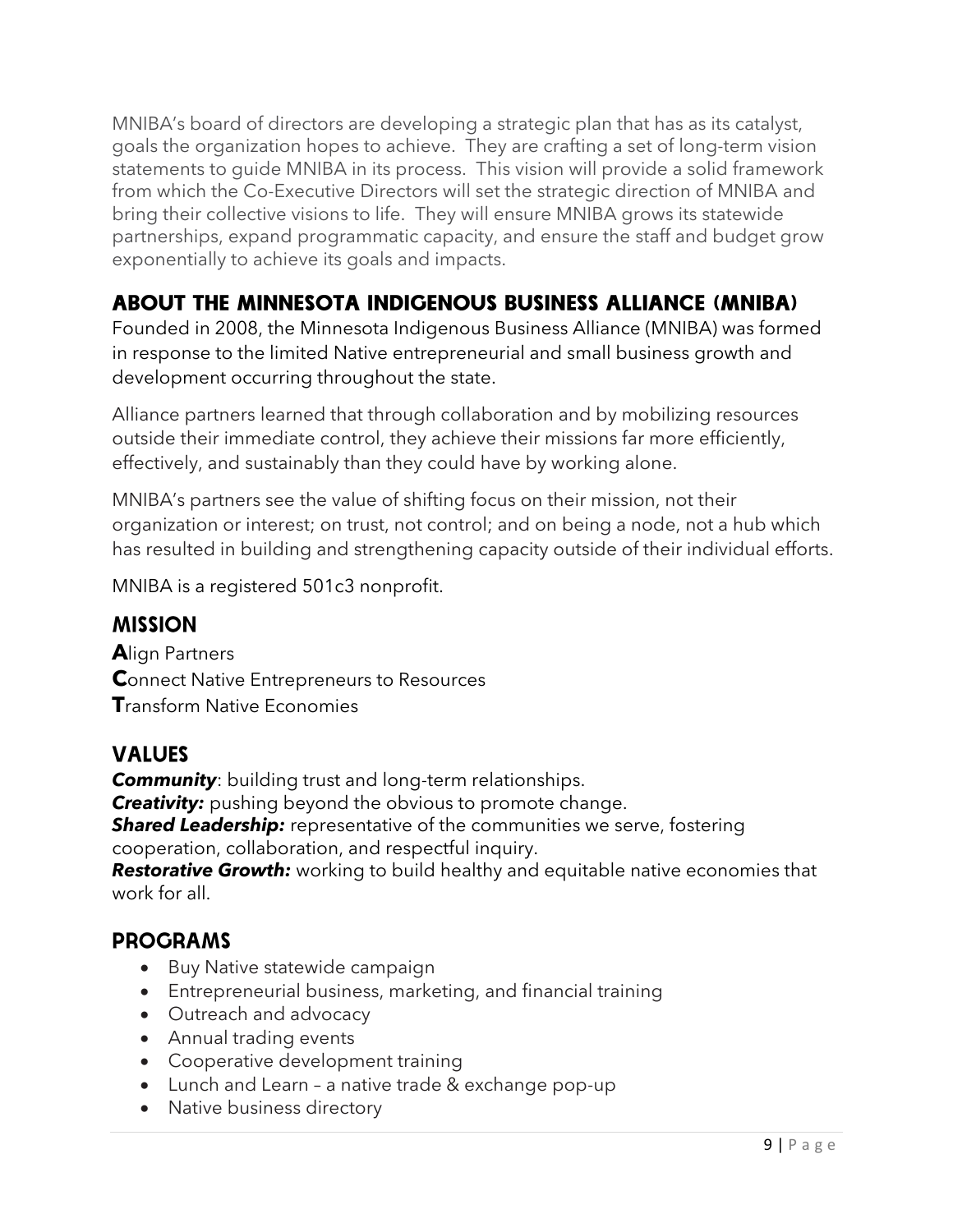• Mni Sota Native Artist Alliance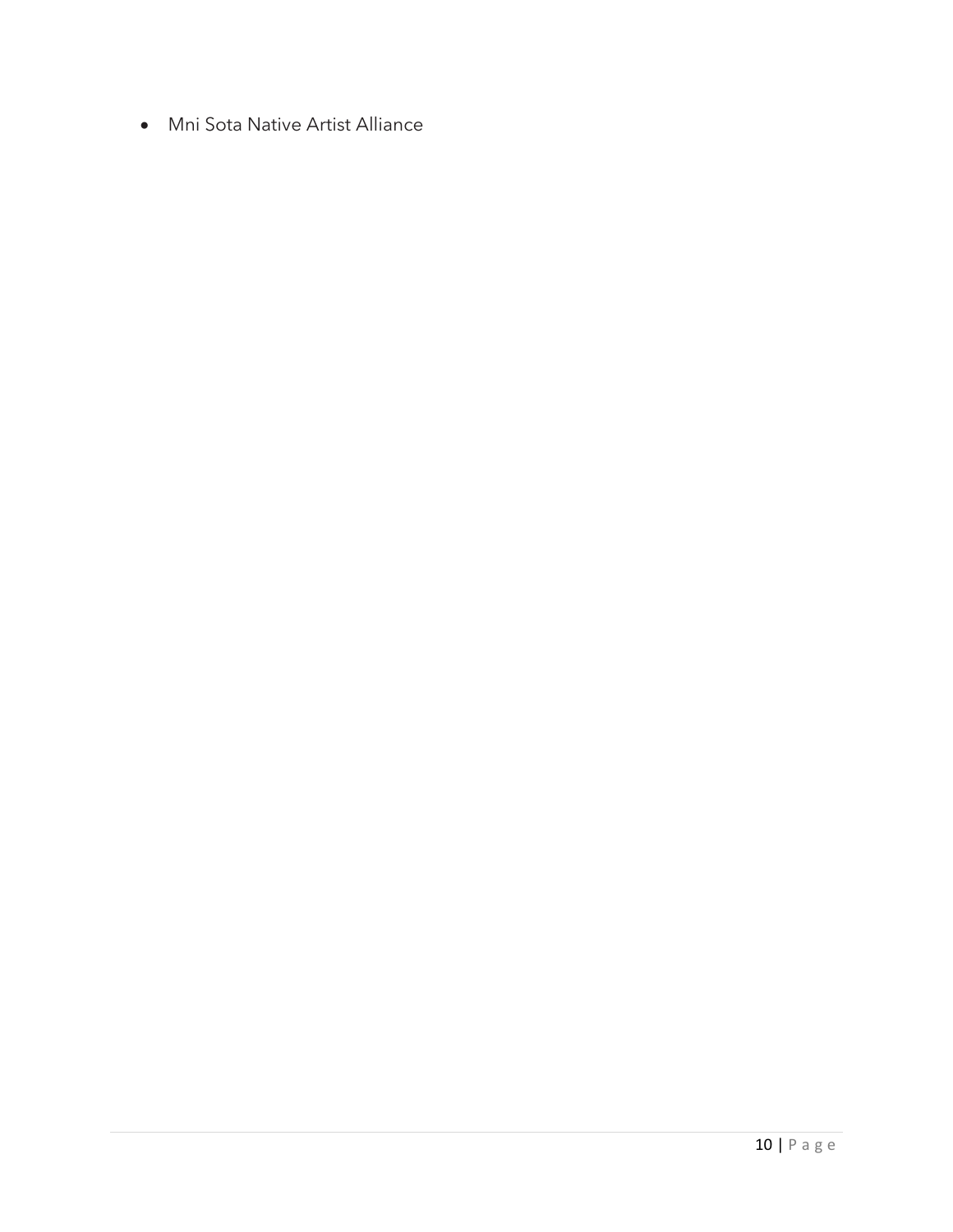# **CO-EXECUTIVE DIRECTOR SNAPSHOT**

Individual & Shared Responsibilities

| <b>Operations &amp;</b><br><b>Development</b>                                                                                                              | <b>Shared</b>                                                                                                                           | <b>Programming &amp;</b><br><b>Partnerships</b>                                                                                                                                                    |
|------------------------------------------------------------------------------------------------------------------------------------------------------------|-----------------------------------------------------------------------------------------------------------------------------------------|----------------------------------------------------------------------------------------------------------------------------------------------------------------------------------------------------|
| Fiscal responsibilities<br>(A/R, A/P, payroll, billing)<br>Donor and funder<br>relationships, cultivation<br>& development<br>Supervises<br>administrative | <b>Human Resources</b><br>Grant Writing,<br>Management & Reporting<br>Board relationship &<br>Board development<br>Budget development & | Advancement of new &<br>current initiatives<br>(Cooperative development,<br>Buy Native, Education &<br>Outreach, Events, Native<br>arts, etc.)<br>Public relations &<br>cultivating organizational |
| staff/contractors<br>Purchasing<br>administrative                                                                                                          | monitoring<br>Staff development &<br>training<br>New funding                                                                            | relationships<br>Supervises program<br>staff/contractors<br>Purchasing programs                                                                                                                    |
|                                                                                                                                                            | opportunities<br>Organizational evaluation<br>& program outcomes<br>(Impact Report)<br>Annual Purchasing                                |                                                                                                                                                                                                    |
|                                                                                                                                                            | Review                                                                                                                                  |                                                                                                                                                                                                    |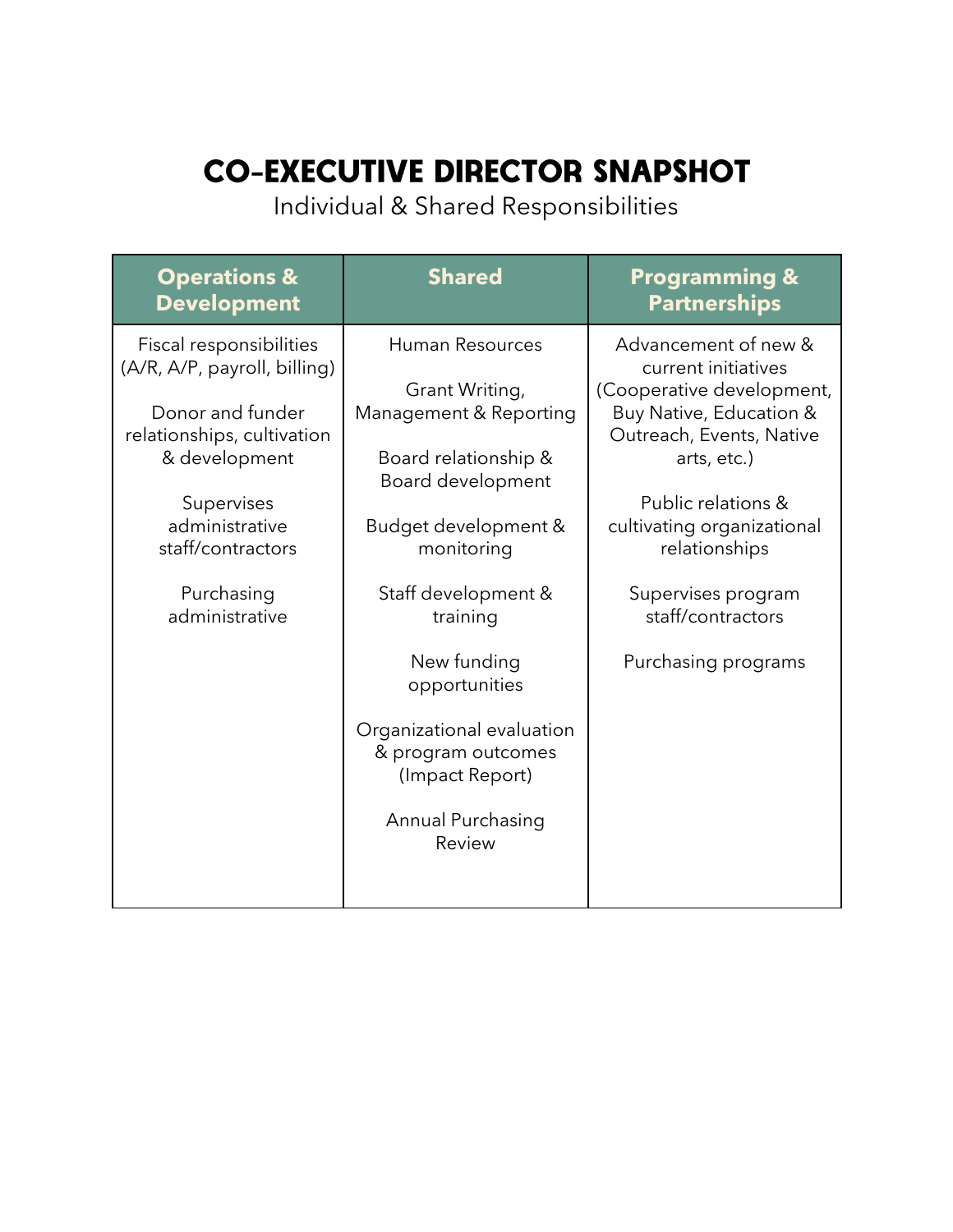# **MNIBA'S CHALLENGES AND OPPORTUNTIES**

MNIBA is celebrating its  $14<sup>th</sup>$  year of existence and is excited to bring new leadership to take the organization into the next decade and beyond, building on our past successes and ensuring more community designed services and resources into the future.

MNIBA's 2022 budget will be larger than in the past as we are holding time and space for these leaders to take the organization on a renewed direction. We are grateful for the support of our current funders and donors who have supported our work, and we are excited to see what the future holds with these new leaders as our staff and consultants build what is to come.

#### **LONG-TERM SUSTAINABILITY**

One of the greatest challenges facing the nonprofit sector is developing sustainable funding models and revenue streams. While MNIBA was recently granted a significant and unrestricted award as one of the region's leaders doing important work in the arts, culture, and community organizing fields. This amazing award will support core programming, MNIBA needs to increase the budget and funding streams. Stewarding of current donors and creating relationships that bring in new resources, coupled with creativity, entrepreneurial spirit, and calculated risk-taking, will all be required by the Co-Executive Directors to realize the potential of MNIBA and ensure it has the ongoing resources to thrive and improve its leadership role in Native trade and exchange.

## **COMMUNITY PARTNERSHIPS**

MNIBA is part of several key coalitions and alliances. We will continue to take a leadership role in convening important conversations, inviting the community to the table, and the people we serve to listen and learn how to better represent them.

The Co-Executive Directors will understand how to best approach these opportunities to strengthen the role of MNIBA and provide a platform for Native entrepreneurs to have the voice they deserve.

#### **STRATEGIC PLANNING & IMPLEMENTATION**

MNIBA's board of directors are developing a strategic plan that has as its catalyst, goals the organization hopes to achieve. They are crafting a set of long-term vision statements to guide MNIBA in its process. This vision will provide a solid framework from which the Co-Executive Directors will set the strategic direction of MNIBA and bring their collective visions to life. They will ensure MNIBA grows its statewide partnerships, expand programmatic capacity, and ensure the staff and budget grow exponentially to achieve its goals and impacts.